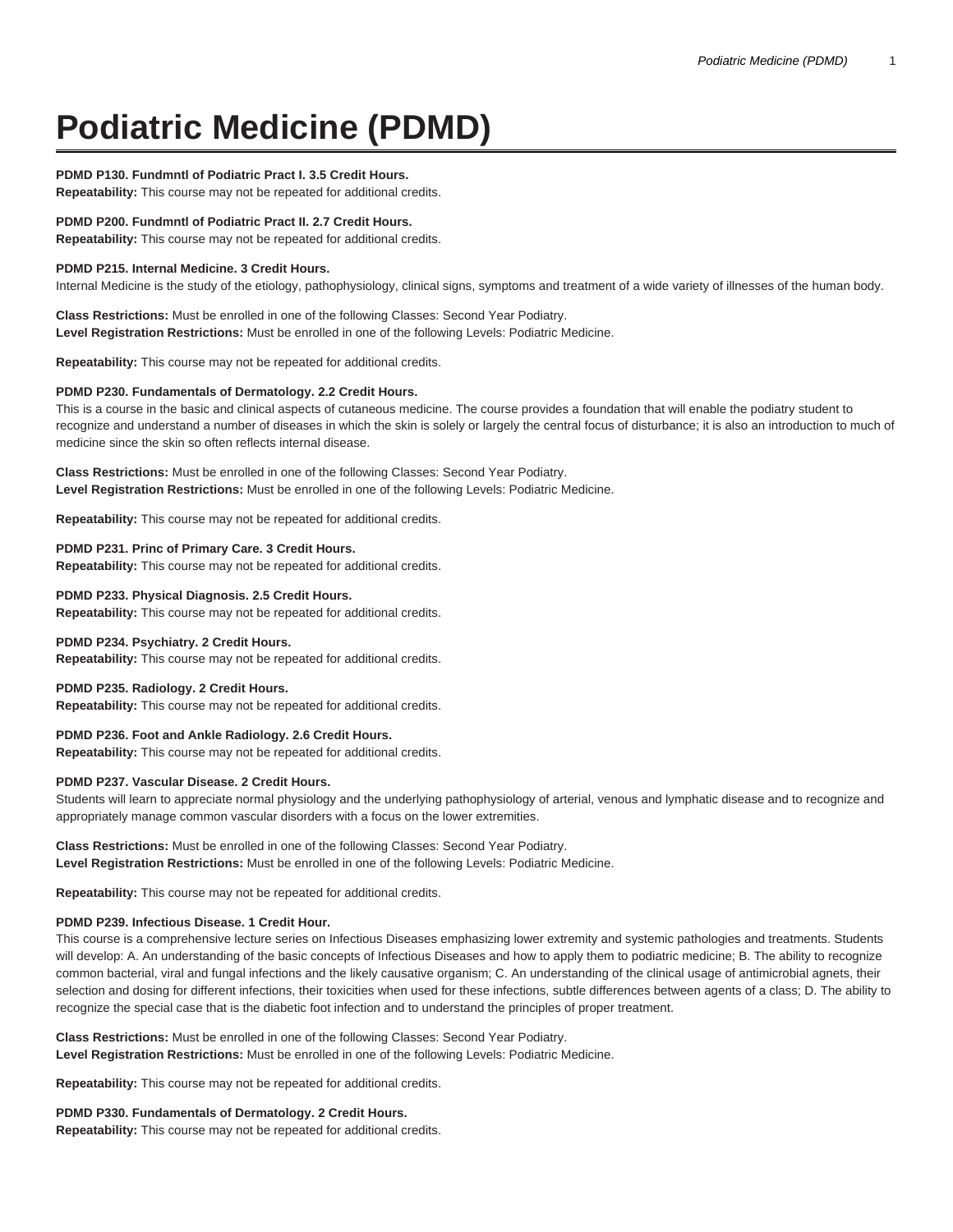#### 2 Podiatric Medicine (PDMD)

## **PDMD P331. Clerkship Clinical Neurology. 4.5 Credit Hours.** Clinical Clerkship.

**Repeatability:** This course may be repeated for additional credit.

**PDMD P332. Clerkship Periph Vascular Dis. 4.5 Credit Hours.** Clinical Clerkship.

**Repeatability:** This course may be repeated for additional credit.

# **PDMD P333. Peripheral Vascular Dis. 2 Credit Hours.**

**Repeatability:** This course may not be repeated for additional credits.

**PDMD P334. Clerkship Internal Medicine. 4.5 Credit Hours.** Clinical Clerkship.

**Repeatability:** This course may be repeated for additional credit.

## **PDMD P335. Internal Medicine. 4 Credit Hours.**

**Repeatability:** This course may not be repeated for additional credits.

## **PDMD P336. Neurology. 1.6 Credit Hour.**

**Repeatability:** This course may not be repeated for additional credits.

**PDMD P338. Clerkship Infectious Disease. 4.5 Credit Hours.** Clinical Clerkship.

**Repeatability:** This course may be repeated for additional credit.

## **PDMD P339. Infectious Disease. 1 Credit Hour.**

**Repeatability:** This course may not be repeated for additional credits.

# **PDMD P371. Summer Medicine Clinic. 3 Credit Hours.**

**Repeatability:** This course may not be repeated for additional credits.

## **PDMD P381. Medicine Clinic. 10 Credit Hours.**

**Repeatability:** This course may not be repeated for additional credits.

## **PDMD P420. Clerkship Internal Medicine. 4.5 Credit Hours.**

Students are assigned to an inpatient general medicine service where they function as part of the treatment team. Wherever possible, TUSPM students are paired with third or fourth year medical students. In any event, an intern or resident closely supervises the clinical activities of the students. Students are exposed to the usual routine of hospital based patient care and the record keeping which is required. Students are also preceptered in the work-up of patients. Attendance at all case conferences, team rounds, grand rounds, and didactic-activities are mandatory.

**Repeatability:** This course may be repeated for additional credit.

## **PDMD P421. Clerkship Clinical Neurology. 4.5 Credit Hours.**

Students are assigned to and function as members of a neurology consult service. Students follow patients in the hospital from initial consult through resolution. Outpatient experience is highly desirable and will be integrated into this rotation through assignments to outpatient clinic sessions whenever possible. Students are instructed in the performance of a complete neurological examination and its interpretation. Attention is paid to the ordering of special studies to confirm or rule out possible diagnoses (EMG, NCV, evoked potentials, and imaging studies). While students are exposed to a broad spectrum of neurological diseases, the primary emphasis is upon patients with lower extremity manifestations (which may be due to head injury, spinal trauma, CVA, Parkinsonian syndromes and other movement disorders), and on understanding the lower extremity manifestations of each pathology encountered.

**Repeatability:** This course may be repeated for additional credit.

#### **PDMD P428. Clerkship Infectious Disease. 4.5 Credit Hours.**

Students are assigned to and function as members of a medical infectious disease consult service. Students follow patients in the hospital from initial consult through resolution. In this way, the students are expected to become familiar with a variety on infectious disorders and be alert to their development in future patients. Students are also expected to gain in depth knowledge of the pathogens encountered in lower extremity infections and the diagnosis and treatment of such infections. Attendance at all case conferences, team rounds, and other didactic activities are mandatory.

**Repeatability:** This course may be repeated for additional credit.